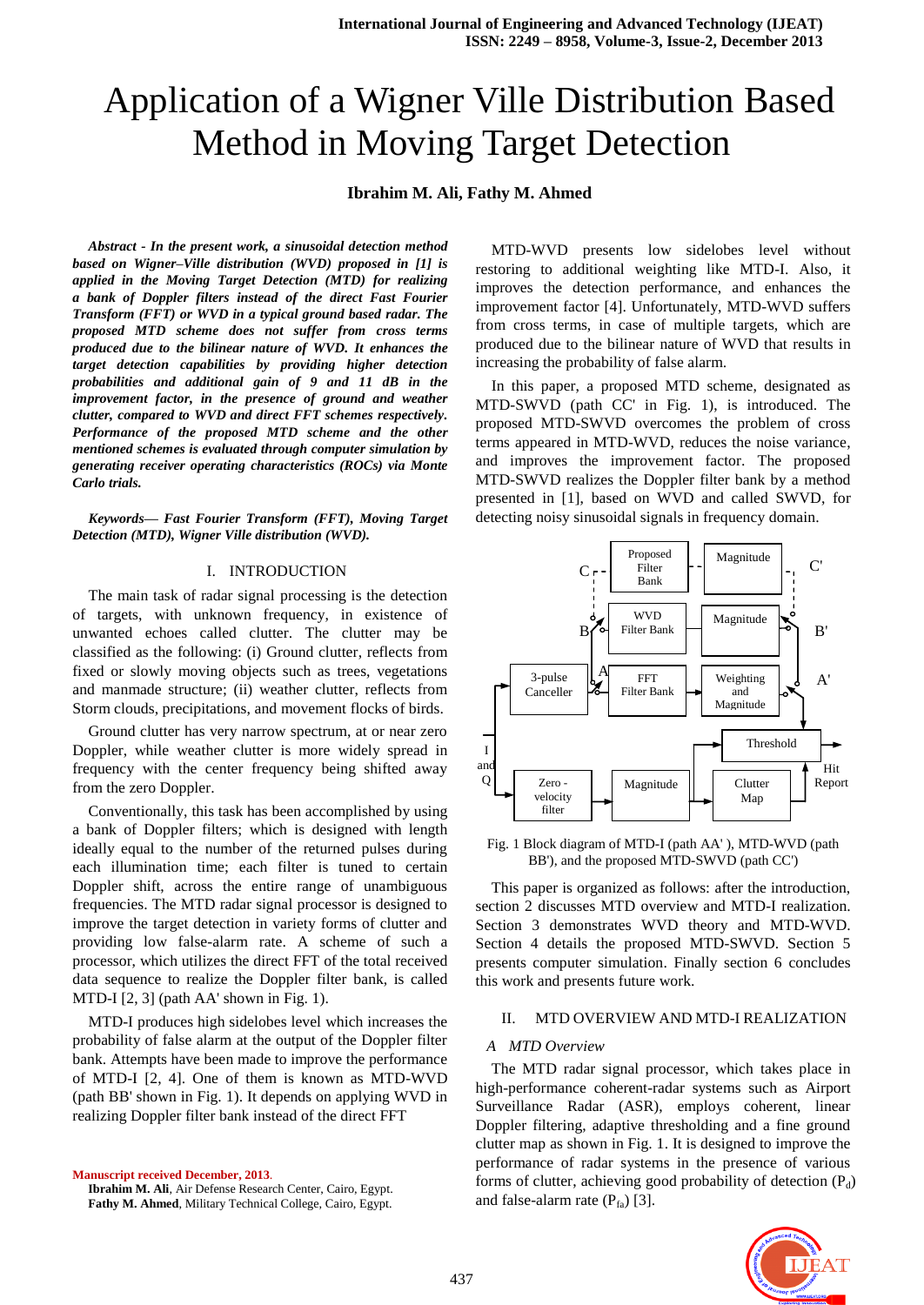The radar coverage area is divided into a number of Range-Azimuth (RA) cells. The whole range is divided into 'P' range cells and the azimuth into 'M' cells, as shown in Fig. 2 [5].



Fig. 2 Radar coverage area

Since the antenna has to spend certain time in each of these 'M' azimuth rays, a fixed number of pulses are always reflected from each of these 'P' rang cells. The number of reflected pulses, M, in each range azimuth cell can be calculated by [6]:

$$
M = \frac{f_r \theta_b}{\Omega} \tag{1}
$$

Where,

 $f_r$  is the pulse repetition frequency.

 $\theta_b$  is the azimuth beam width.

*Ω* is the antenna scanning rate.

This bunch of pulses from each RA cell is called the Coherent Processing Interval (CPI). These returned pulses must be quickly processed, to decide whether the returned signal is caused by presence of target or clutter and noise alone. This is achieved by implementing pulse Doppler processing. The elimination of clutter is dependent on the Doppler-filter bank sidelobes, i.e. the lower sidelobes is better for target discrimination [3].

## *B MTD-I Realization*

The main part of the MTD signal processor is a bank of Doppler filters designed for better discrimination of targets and clutter elimination. In MTD-I the realization of the bank of Doppler filters depends on performing FFT for the total received data sequence, which in this paper is assumed to be 8 pulses out of CPI=10 pulses. The FFT is relied on the discrete Fourier transform which is given by:

$$
Y(m) = \sum_{n=0}^{N-1} y(n) \exp(-j2\pi mn/N)
$$
 (2)

Where,

 $m = 0,1,2, \ldots, N-1.$ 

 $y(n)$  is the input data sequence.

*N* is the length of this sequence which equal to 8.

The three-pulse canceller, followed by the Doppler filter bank, as shown in Fig. 1 eliminates stationary clutter and generates *N* overlapping filters covering the total Doppler frequency interval.

Direct FFT application results in high sidlobes level of about -13 dB. This high sidelobes level increases the false alarm probability at the output of the Doppler filter bank.

A solution for reducing the effect of high sidelobes and improving clutter rejection is the application of window function; it can be used to decrease the sidelobes level to about -15 to -25 dB or more according to the type of window function [4]. This solution results in widening the main spectral lobes and reduces the Doppler resolution [2].

# III. WVD THEORY AND MTD-WVD

## *A WVD Theory*

Time-varying signals whose spectral characteristics vary with time, such as radar signals, are analyzed perfectly with the Wigner-Ville distribution (WVD) which is a timefrequency signal representation. The discrete-time version of WVD of the analytic discrete data *s(n)* is defined as [7]:

$$
WVD(n, 2f)
$$
  
= 
$$
\sum_{m=-\infty}^{\infty} s\{(n+m/2)\Delta t\}s^*\{(n-m/2)\Delta t\}
$$
  
×  $exp(-j2\pi fm\Delta t)$  (3)

Where Δt is the sampling interval and *n, m* are integers. The term  $s(n+m/2)\Delta t$   $s^{*}(n-m/2)\Delta t$  is called the kernel sequence.

The windowed WVD, which is referred as pseudo-Wigner-Ville distribution (PWVD), is used to analyze an infinite duration signal. The returned data of ground-based radar is a discrete short sequence, so there is no need to any window and PWVD can be represented with redefined kernel and implemented by FFT operation as follows[4]:

$$
PWVD(n,m) = \sum_{k=0}^{N-1} x(n,k) \exp(-j2\pi km/N)
$$
 (4)

Where *N* is the  $(CPI-2)$  length,  $PWVD(n, m)$  is the energy distribution of complex data at time index *n* and frequency index *m*. For *N* even, Let  $Q(n, k) = s(n, k)$ , then:

$$
x(n,k)
$$

$$
= \begin{cases} Q(n,k), Q^*(n,-k) & k = 0, \dots, \frac{N}{2} - 1 \\ Q(n,k-N), Q^*(n,-k+N) & k = \frac{N}{2}, \dots, N - 1 \end{cases}
$$
(5)

For *N* is odd, a zero is added, i.e.  $Q(n,-N/2)=0$ .

#### *B MTD-WVD*

Here, in the application of WVD in MTD for realizing the Doppler filter bank, the frequency domain properties of WVD are considered, for which the time index, *n*, is frozen in  $PWVD(n,m)$ . Moreover, the value of *n* is set such that all the input data samples are considered in the WVD process. Also, signal interpolated by a factor of 2 is carried out before kernel calculation as shown in Fig. 3 [4].



Fig. 3 WVD computation.

For a number of complex data samples with length *N*=8 at the WVD block. The interpolation process increases the data length to 15 and so a value of *n*=8 will include all the data samples in the WVD process, i.e. computation of WVD will be at the center of data sequence.

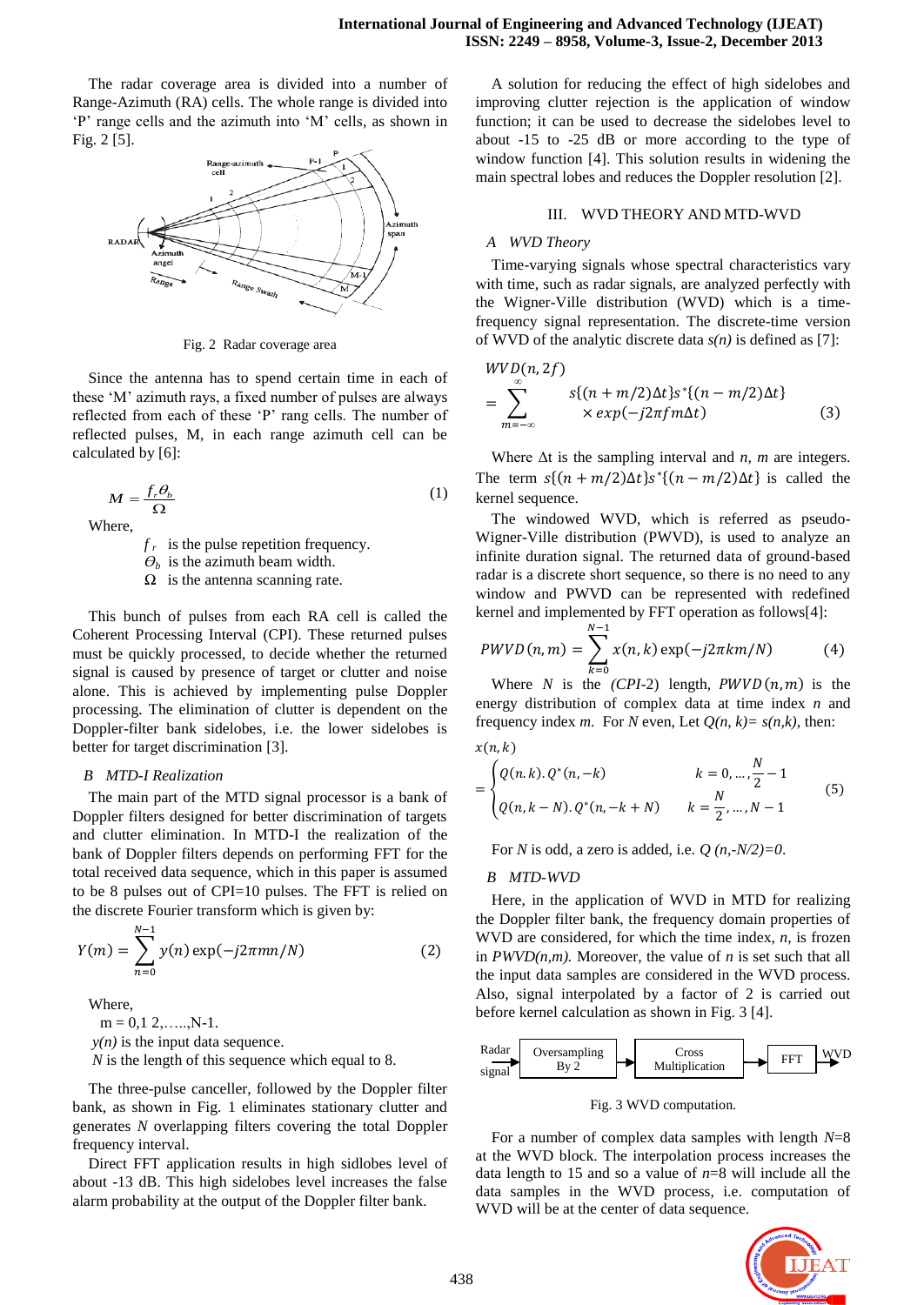It has been reported that effective classifying of the radar return has been achieved due to using the WVD in frequency domain by this way [8].

The WVD offers better sidelobes level and does not require an additional weighting operation, as is needed for FFT-based MTD. It is considered a good alternative of FFT-based MTD. The main problems here are the cross term effect and the mathematical complexity.

#### IV. THE PROPOSED MTD-SWVD

A method proposed in [1] for detection and frequency estimation of sinusoidal signals from a finite number of noisy discrete-time measurement. This method based on WVD and called SWVD. Here this method is applied in the MTD system for realizing the Doppler filter bank, referred as MTD-SWVD (path CC' in Fig. 1). For CPI radar data of length equal M pulses which MTD processes coherently. *N*= M-2 complex data samples, out of three pulse canceller, are fed to the WVD-SWVD block.

In SWVD method, kernel calculation differs from that of WVD calculated in [4] such that; cross-products are calculated for all time index  $n=0$  to N-1, then the summation is applied over time on complex cross-products to generate summed kernel, instead of calculating the kernel only at time n=0. The frequency spectrum of the signal under test is obtained by applying FFT on the summed kernel.

Mathematical description of SWVD is as follows [1]:

$$
SWVD(m) = \frac{1}{N} \left| \sum_{k=0}^{N-1} SR(k) \exp(-j2\pi k m/N) \right|
$$
(6)  
\nWhere  
\n
$$
m = 0, ..., N - 1 \& n = 0, ..., N - 1
$$
  
\n
$$
SR(k)
$$
  
\n
$$
= \begin{cases}\n\sum_{n=k}^{N-k-1} x(n+k)x^{*}(n-k), k = 0, ..., N/2 - 1 \\
0, & k = N/2 \\
SR^{*}(N - k - 1), & k = N/2 + 1, ..., N - 1 \\
, N \text{ is even} \end{cases}
$$
(7)

Where, *m* is normalized frequency index and *n* is discrete time index. *SR (k)* is the summed cross products of discrete signal  $x(n)$  calculated in equation 5. This method eliminates the problem of cross-terms of WVD generated due to its bilinear nature. It also reduces the noise variance and boosts the level of energy of signal spectrum. This method also does not need window operation for sidelobe reduction. Moreover, this method gave very good results at off-bin frequency [1]. For the previous reasons, SWVD is selected to be used in the present work to realize the bank of Doppler filters in the MTD scheme.

## V. COMPUTER SIMULATIONS

A composite radar video signal is generated for the purpose of simulation of MTD-I, MTD-WVD and the proposed MTD-SWVD schemes based on [9]. Radar environment consists of log-normally distributed ground clutter generated with zero Doppler shift, Rayleigh distributed weather clutter with nonzero Doppler shift,

receiver thermal noise, and target returns. Power spectra due to various sources of radar clutter can be approximated by Gaussian spectra at the Doppler frequency, *fd,* as follows [10]:

$$
S(f) = S(0) \exp((f - f_d)^2 / 2\sigma_f^2)
$$
 (8)

Where  $\sigma_f^2$  is the spectral width.

Clutter spectral width,  $\sigma_f^2$ , Clutter to Noise Ratio (CNR) and Doppler frequency are chosen independently.

Here a CPI of length  $M=10$  pulses is used for the three MTD schemes simulation; the pulses at the Doppler filter bank block is N=8, because the three-pulse canceller gives M - 2 samples for M samples at its inputs.

#### *A Cross-Term Effect*

The method proposed in [1] eliminates the cross terms that appears due to the bilinear nature of WVD. To prove that, a composite radar signal of two target returns at the same range cell with different normalized Doppler frequencies (one at  $f_d = 2/8$  and the other at  $f_d = 4/8$ ) is generated. The three discussed MTD schemes are applied and range Doppler information are plotted. Result shown in Fig. 4 depicts that for the proposed MTD-SWVD, the expected cross-term at  $f_d = 3/8$  is completely eliminated.



Fig. 4 Range Doppler information for MTD-I (bottom), MTD-WVD (middle), and the proposed MTD-SWVD (top).

#### *B Detection Performance*

The performance of the three systems, MTD-I, MTD-WVD and the proposed MTD-SWVD has been compared through the ROC curves, which measure the probability of detection at different probabilities of false alarm. Also, comparison was carried out with respect to the improvement factor (IF) of the three schemes.

The improvement factor for MTD is defined as the ratio of the Signal-to-Clutter + Noise-Ratio (SCNR) at the filters bank output to the SCNR at the filters bank input, averaged uniformly across all the target Doppler frequencies [6].

#### *1 ROC curves*

The setup procedure for measuring the detection performance is the same for the considered three MTD schemes. Target signal is added to the noise with a desired Signal-to-Noise-Ratio (*SNR*). The total normalized Doppler frequency is divided into 8 intervals.

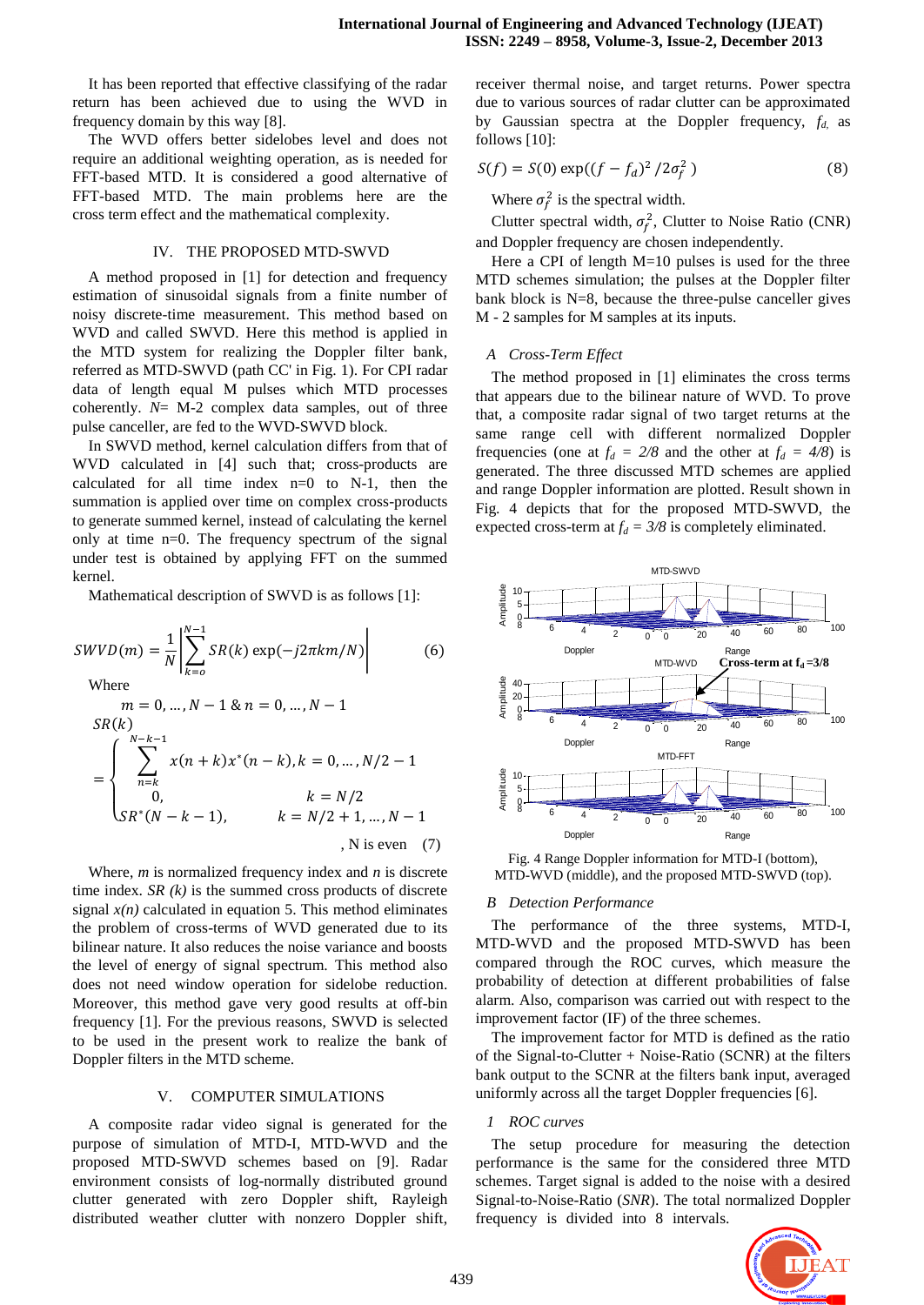The number of range cells examined for each filter is chosen to be 100. Also the target is introduced with a known Doppler frequency in one of the range cells with a uniform probability of 1/100.

As a first step in simulation, the probability of false alarm,  $P_{fa}$ , after the CFAR block is computed for different threshold gains with only thermal noise exist. The results obtained are shown in Fig. 5 corresponding to MTD-I, MTD-WVD, and the proposed MTD-SWVD.



Fig. 5  $P<sub>f<sub>a</sub></sub>$  of MTD-I, MTD-WVD and the proposed MTD-SWVD against threshold gains

For the case of target with normalized Doppler shift of  $f_d = 0.5$  (in-bin), the ROCs, for the MTD-I, MTD-WVD, and the proposed MTD-SWVD is shown in Fig. 6 at probabilities of false alarm,  $P_{fa}$  of  $10^{-4}$ ,  $10^{-5}$ , and  $10^{-6}$ . These results validate the superiority of the proposed MTD scheme over the two other approaches. For MTD-WVD, the improvement comes from the reduction of the sidelobe level due to the increase of the main lobe level. For the proposed MTD-SWVD, the improvement comes from both main level increasing and sidelobes mean and variance decreasing. Also, Fig. 6 shows that as  $P_{fa}$  gets lower, The ROC of MTD-WVD gets better than that of MTD-I.

Fig. 7 shows the ROC of MTD-I, MTD-WVD, and the proposed MTD-SWVD for target Doppler shift  $f_d = 0.5625$ (off-bin) at  $P_{fa}$  of  $10^{-4}$ ,  $10^{-5}$ , and  $10^{-6}$ . These figures confirm the superiority of the new approach over the two other approaches.

#### *2 Improvement factor*

The improvement factor setup is also valid for the three MTD systems; MTD-I, MTD-WVD, and the proposed MTD-SWVD. Initially clutter alone is fed to the MTD input and the output is collected for power computation just before the CFAR block. Later, target alone is introduced and a similar process is carried out. Target frequencies are selected such that it appears at the filter taps with a uniform probability of 1/8.

Fig. 8 shows the improvement factor (in dB) against normalized target Doppler shifts for the three MTD schemes in case of presence of the simulated ground and weather clutter (normalized  $f_d$  for weather clutter is 0.25). The CNR is 4 dB. The effect of weather clutter reduces the

improvement factor for all schemes for target Doppler shifts lying in the clutter region. The obtained improvement factor for the proposed MTD-SWVD is about 23 dB, while it is about 14 dB for MTD-WVD, and 12 dB for MTD-I. Hence, a gain of 9 dB over MTD-WVD and 11 dB over MTD-I are achieved.